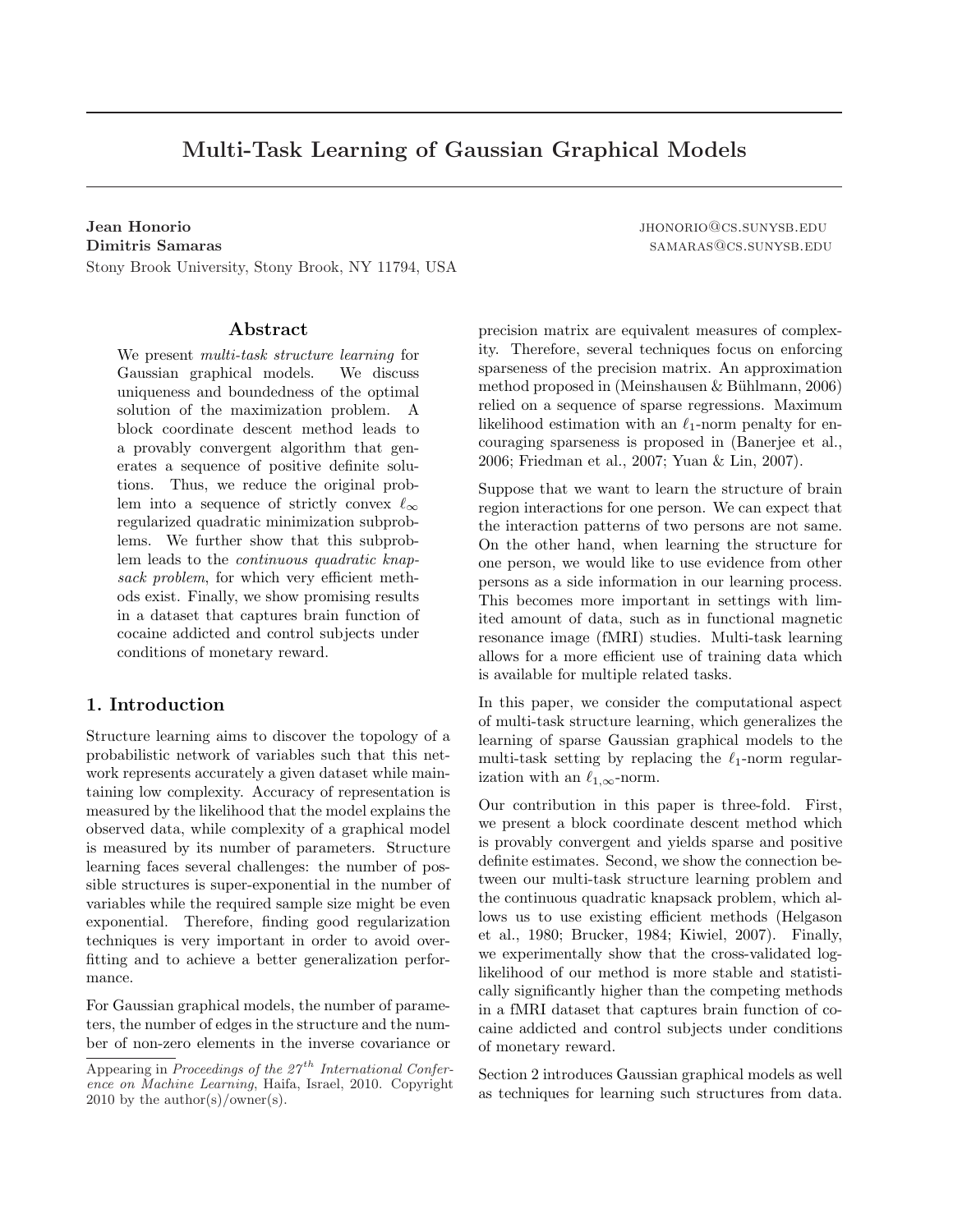Table 1. Notation used in this paper.

|                                                    | <b>Notation</b> Description                                                                                                                                       |
|----------------------------------------------------|-------------------------------------------------------------------------------------------------------------------------------------------------------------------|
| $\ \mathbf{c}\ _1$                                 | $\ell_1$ -norm of $\mathbf{c} \in \mathbb{R}^N$ , i.e. $\sum_n  c_n $                                                                                             |
| $\left\Vert \mathbf{c}\right\Vert _{\infty}$       | $\ell_{\infty}$ -norm of $\mathbf{c} \in \mathbb{R}^{N}$ , i.e. max <sub>n</sub> $ c_n $                                                                          |
| $diag(c) \in$                                      | matrix with elements of $\mathbf{c} \in \mathbb{R}^N$ on its diag-                                                                                                |
| $\mathbb{R}^{N\times N}$                           | onal                                                                                                                                                              |
| $\mathbf{A} \succ \mathbf{0}$                      | $\mathbf{A} \in \mathbb{R}^{N \times N}$ is symmetric and positive                                                                                                |
|                                                    | semidefinite                                                                                                                                                      |
| $A \succ 0$                                        | $\mathbf{A} \in \mathbb{R}^{N \times N}$ is symmetric and positive defi-                                                                                          |
|                                                    | nite                                                                                                                                                              |
| $\ \mathbf{A}\ _1$                                 | $\ell_1$ -norm of $\mathbf{A} \in \mathbb{R}^{M \times N}$ , i.e. $\sum_{mn}  a_{mn} $                                                                            |
| $\ \mathbf{A}\ _{\infty}$                          | $\ell_{\infty}$ -norm of $\mathbf{A} \in \mathbb{R}^{M \times N}$ , i.e. $\max_{mn}  a_{mn} $                                                                     |
| $\ \mathbf{A}\ _{2}$                               | spectral norm of $\mathbf{A} \in \mathbb{R}^{N \times N}$ , i.e. the maxi-                                                                                        |
|                                                    | mum eigenvalue of $A \succ 0$                                                                                                                                     |
| $\left\Vert \mathbf{A}\right\Vert _{\mathfrak{F}}$ | Frobenius norm of $A \in \mathbb{R}^{M \times N}$ , i.e.                                                                                                          |
|                                                    | $\sqrt{\sum_{mn} a_{mn}^2}$                                                                                                                                       |
| $\langle \mathbf{A}, \mathbf{B} \rangle$           | $\begin{array}{rclclclcl} \mathrm{scalar} & \mathrm{product} & \mathrm{of} & \mathbf{A}, \mathbf{B} & \in & \mathbb{R}^{M \times N}, & \mathrm{i.e.} \end{array}$ |
|                                                    | $\sum_{mn} a_{mn} b_{mn}$                                                                                                                                         |

Section 3 sets up the problem and discusses some of its properties. Section 4 describes our block coordinate descent method. Section 5 shows the connection to the continuous quadratic knapsack problem. Experimental results are shown and explained in Section 6. Main contributions and results are summarized in Section 7.

# 2. Background

In this paper, we use the notation in Table 1.

A Gaussian graphical model is a graph in which all random variables are continuous and jointly Gaussian. This model corresponds to the multivariate normal distribution for N variables with covariance matrix  $\Sigma \in \mathbb{R}^{N \times N}$ . Conditional independence in a Gaussian graphical model is simply reflected in the zero entries of the precision matrix  $\Omega = \Sigma^{-1}$  (Lauritzen, 1996). Let  $\mathbf{\Omega} = {\omega_{n_1 n_2}}$ , two variables  $n_1$  and  $n_2$  are conditionally independent if and only if  $\omega_{n_1n_2} = 0$ .

The concept of robust estimation by performing covariance selection was first introduced in (Dempster, 1972) where the number of parameters to be estimated is reduced by setting some elements of the precision matrix  $\Omega$  to zero. Since finding the most sparse precision matrix which fits a dataset is a NP-hard problem (Banerjee et al., 2006), in order to overcome it, several  $\ell_1$ -regularization methods have been proposed for learning Gaussian graphical models from data.

Given a dense sample covariance matrix  $\hat{\Sigma} \succeq 0$ , the problem of finding a sparse precision matrix  $\Omega$  by regularized maximum likelihood estimation is given by:

$$
\max_{\Omega \succ 0} (\ell_{\widehat{\Sigma}}(\Omega) - \rho \|\Omega\|_1)
$$
 (1)

for  $\rho > 0$ . The term  $\|\mathbf{\Omega}\|_1$  encourages sparseness of the precision matrix or conditional independence among variables, while the term  $\ell_{\widehat{\Sigma}}(\Omega)$  is the Gaussian loglikelihood, and it is defined as:

$$
\ell_{\widehat{\Sigma}}(\Omega) = \log \det \Omega - \langle \widehat{\Sigma}, \Omega \rangle \tag{2}
$$

Several optimization techniques have been proposed for eq. $(1)$ : a sequence of box-constrained quadratic programs in the covariance selection (Banerjee et al., 2006), solution of the dual problem by sparse regression in the graphical lasso (Friedman et al., 2007) or an approximation via standard determinant maximization with linear inequality constraints in (Yuan & Lin, 2007). Instead of solving eq.(1), the *Meinshausen*- $B\ddot{u}hlmann approximation$  (Meinshausen & Bühlmann, 2006) obtains the conditional dependencies by performing a sparse linear regression for each variable, by using lasso regression (Tibshirani, 1996).

Besides sparseness, several regularizers have been proposed for Gaussian graphical models for singletask learning, for enforcing diagonal structure (Levina et al., 2008), block structure for known block-variable assignments (Duchi et al., 2008a) and unknown blockvariable assignments (Marlin & K.Murphy, 2009; Marlin et al., 2009), or spatial coherence (Honorio et al., 2009).

Multi-task learning has been applied to very diverse problems, such as linear regression (Liu et al., 2009), classification (Jebara, 2004), compressive sensing (Qi et al., 2008), reinforcement learning (Wilson et al., 2007) and structure learning of Bayesian networks (Niculescu-Mizil & Caruana, 2007).

# 3. Preliminaries

In this section, we set up the problem and discuss some of its properties.

#### 3.1. Problem Setup

We propose a prior that is motivated from the multitask learning literature. Given K arbitrary tasks, our goal is to learn one structure for each task, and to promote a consistent sparseness pattern across tasks.

For a given task  $k$ , we learn a precision matrix  $\mathbf{\Omega}^{(k)} \in \mathbb{R}^{N \times N}$  for N variables. Our multi-task regularizer penalizes corresponding edges across tasks (i.e.  $\omega_{n_1n_2}^{(1)}, \ldots, \omega_{n_1n_2}^{(K)}$  with the same strength whether it appears in  $1, 2, \ldots$  or K tasks. As a result, only edges that help to explain the observed data for almost every task, will appear in the learnt structures.

Let  $\hat{\Sigma}^{(k)} \succ 0$  be the dense sample covariance matrix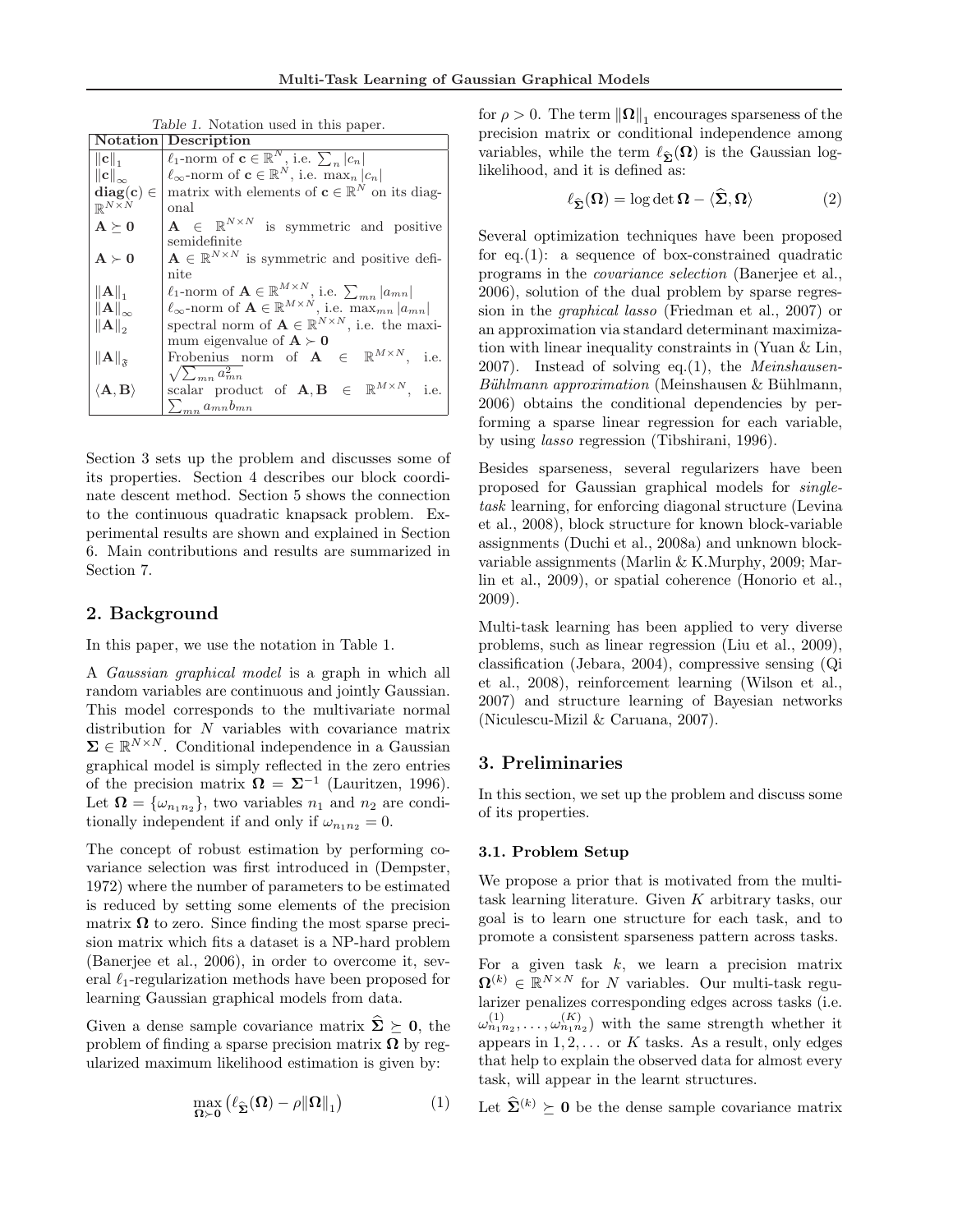for task k, and  $T^{(k)} > 0$  be the number of samples in task k. The multi-task structure learning problem is defined as:

$$
\max_{(\forall k)\Omega^{(k)}\succ\mathbf{0}}\left(\sum_{k}T^{(k)}\ell_{\widehat{\Sigma}^{(k)}}(\Omega^{(k)})-\rho\|\Omega\|_{1,\infty}\right) \qquad(3)
$$

for  $\rho > 0$ . The term  $\ell_{\widehat{\Sigma}^{(k)}}(\Omega^{(k)})$  is the Gaussian loglikelihood defined in eq.(2), while the term  $\|\mathbf{\Omega}\|_{1,\infty}$  is our multi-task regularizer, and it is defined as:

$$
\|\Omega\|_{1,\infty} = \sum_{n_1 n_2} \max_k |\omega_{n_1 n_2}^{(k)}| \tag{4}
$$

The number of samples is a term that is usually dropped for covariance selection and graphical lasso as in eq.(1). For the multi-task structure learning problem, it is important to keep this term when adding the log-likelihood of several tasks into a single objective function.

#### 3.2. Bounds

In what follows, we discuss uniqueness and boundedness of the optimal solution of the multi-task structure learning problem.

**Lemma 1.** For  $\rho > 0$ , the multi-task structure learning problem in eq.(3) is a maximization problem with concave (but not strictly concave) objective function and convex constraints.

Proof. The Gaussian log-likelihood defined in eq.(2) is convex, since log det is concave on the space of symmetric positive definite matrices and  $\langle \cdot, \cdot \rangle$  is a linear operator. The multi-task regularizer defined in eq.(4) is a non-smooth convex function. Finally,  $\Omega^{(k)} \succ 0$  is a convex constraint.  $\Box$ 

**Theorem 2.** For  $\rho > 0$ , the optimal solution to the multi-task structure learning problem in eq.(3) is unique and bounded as follows:

$$
\left(\frac{1}{\|\widehat{\boldsymbol{\Sigma}}^{(k)}\|_{2} + \frac{N\rho}{T^{(k)}}}\right) \mathbf{I} \preceq \boldsymbol{\Omega}^{(k)^{*}} \preceq \left(\frac{NK}{\rho}\right) \mathbf{I} \tag{5}
$$

*Proof.* By using the identity  $\rho \|\mathbf{c}\|_{\infty} = \max_{\|\mathbf{a}\|_1 \leq \rho} \mathbf{a}^{\mathrm{T}} \mathbf{c}$ in eq. $(3)$ , we get:

$$
\max_{(\forall k)\Omega^{(k)}\succ\mathbf{0}}\min_{\substack{(\forall n_1n_2)\\ \|\mathbf{a}_{n_1n_2}\|_1\leq\rho}}\sum_{k}T^{(k)}\left(\frac{\log\det\Omega^{(k)}}{-\langle\widehat{\Sigma}^{(k)}+\frac{\mathbf{A}^{(k)}}{T^{(k)}},\Omega^{(k)}\rangle}\right)
$$
\n(6)

where  $\mathbf{a}_{n_1 n_2} = (a_{n_1 n_2}^{(1)}, \dots, a_{n_1 n_2}^{(K)})^{\mathrm{T}}$  and  $\mathbf{A}^{(k)} \in \mathbb{R}^{N \times N}$ . By virtue of Sion's minimax theorem, we can swap

the order of max and min. Furthermore, note that the optimal solution of the inner equation is independent for each k and is given by  $\mathbf{\Omega}^{(k)} = (\widehat{\mathbf{\Sigma}}^{(k)} + \frac{\mathbf{A}^{(k)}}{T^{(k)}})^{-1}$ . By replacing this solution in eq.(6), we get the dual problem of eq.(3):

$$
\min_{\substack{(\forall n_1 n_2) \\ \|\mathbf{a}_{n_1 n_2}\|_1 \le \rho}} -\sum_{k} T^{(k)} \log \det \left( \widehat{\mathbf{\Sigma}}^{(k)} + \frac{\mathbf{A}^{(k)}}{T^{(k)}} \right) - NK
$$
\n(7)

In order to find a lowerbound for the  $\min_{x \to a}$ mum eigenvalue of  $\Omega^{(k)*}$ , note that  $\|\Omega^{(k)*-1}\|_2 =$  $\|\widehat{\bf \Sigma}^{(k)} + \frac{{\bf A}^{(k)}}{T^{(k)}}\|_2 \ \leq \ \|\widehat{\bf \Sigma}^{(k)}\|_2 \ + \|\frac{{\bf A}^{(k)}}{T^{(k)}}\|_2 \ = \ \|\widehat{\bf \Sigma}^{(k)}\|_2 \ +$  $\frac{1}{T^{(k)}} \|\mathbf{A}^{(k)}\|_2 \leq \|\widehat{\mathbf{\Sigma}}^{(k)}\|_2 + \frac{N}{T^{(k)}} \|\mathbf{A}^{(k)}\|_{\infty}.$  Since  $\|\mathbf{a}_{n_1 n_2}\|_1 \leq \rho$ , it follows that  $|a_{n_1 n_2}^{(k)}| = \rho$  in the extreme case in which  $(\forall k_1 \neq k) a_{n_1 n_2}^{(k_1)} = 0$ , and therefore  $\|\mathbf{A}^{(k)}\|_{\infty} \leq \rho.$ 

In order to find an upperbound for the maximum eigenvalue of  $\Omega^{(k)^*}$ , note that, at optimum, the primaldual gap is zero:

$$
-NK + \sum_{k} T^{(k)} \langle \widehat{\Sigma}^{(k)}, {\Omega^{(k)}}^* \rangle + \rho \|\Omega^*\|_{1,\infty} = 0 \quad (8)
$$

The upperbound is found as follows:  $\|\mathbf{\Omega}^{(k)}\|^2$  ≤  $\|\Omega^{(k)*}\|_{\mathfrak{F}} \leq \|\Omega^{(k)*}\|_{1} \leq \|\Omega^{*}\|_{1,\infty} = (NK \frac{1}{k} T^{(k)} \langle \hat{\Sigma}^{(k)}, \Omega^{(k)}}^* \rangle )/\rho$  and since  $\Sigma^{(k)} \succeq 0$  and  $\overline{\Omega}^{(k)^*} \succ 0$ , it follows that  $\langle \widehat{\Sigma}^{(k)}, {\Omega^{(k)}}^* \rangle \geq 0$ .  $\Box$ 

### 4. Block Coordinate Descent Method

In this section, we develop a block coordinate descent method for our multi-task structure learning problem, and discuss some of its properties.

We apply block coordinate descent method on the primal problem, unlike covariance selection (Banerjee et al., 2006) and graphical lasso (Friedman et al., 2007) which optimize the dual. Our choice of optimizing the primal follows from the fact that the dual formulation in eq.(7) leads to a sum of K terms (log det functions) which cannot be simplified to a quadratic problem unless  $K = 1$ .

For clarity of exposition, we assume that the diagonals of  $\mathbf{\Omega}^{(1)}, \ldots, \mathbf{\Omega}^{(K)}$  are not penalized by our multitask regularizer defined in eq.(4). In case they are penalized, an additional continuous logarithmic knapsack problem needs to be solved. We point out that all the following theorems and lemmas still hold in this case.

Lemma 3. The solution sequence generated by the block coordinate descent method is bounded and every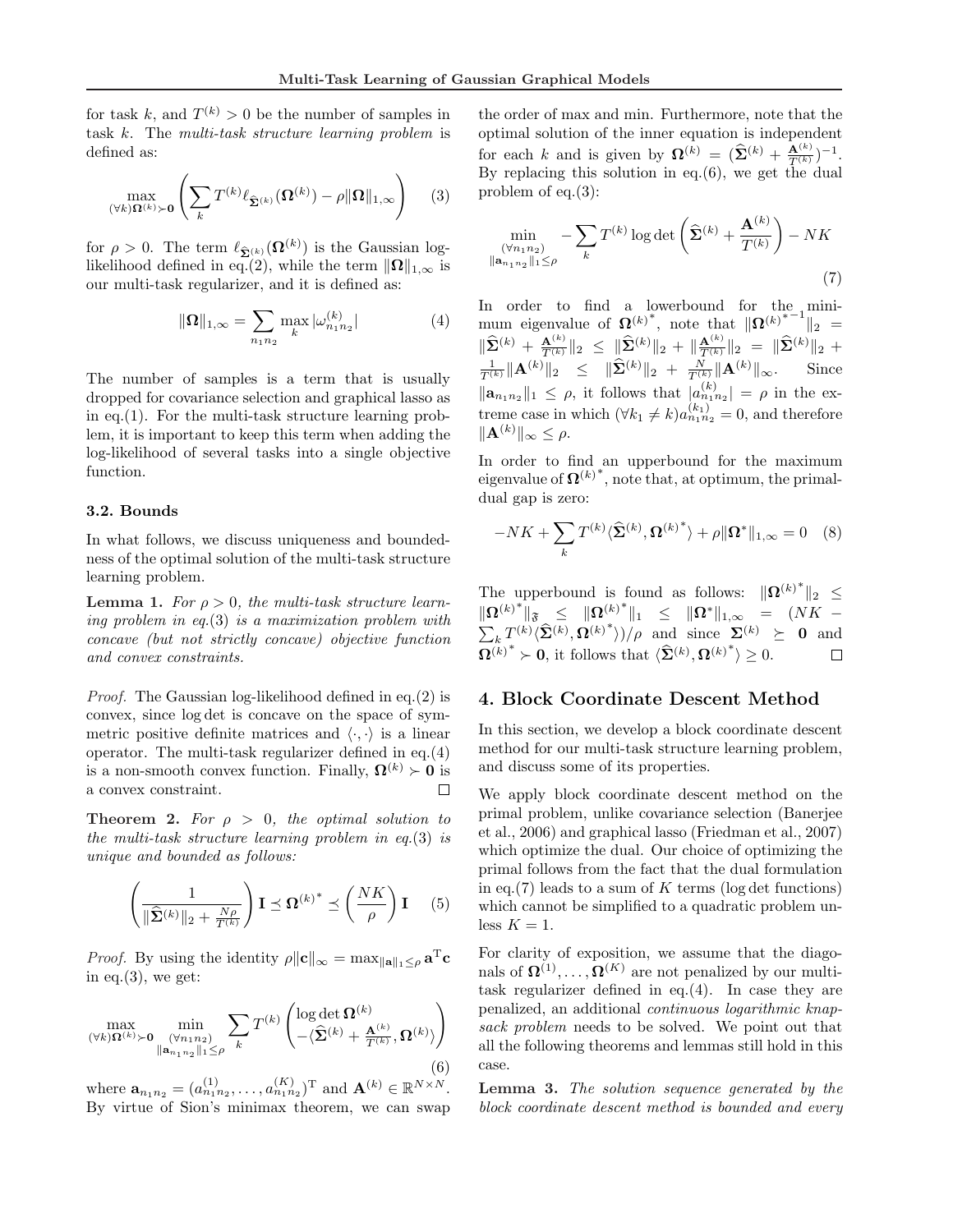cluster point is a solution of the multi-task structure learning problem in eq.(3).

*Proof.* The non-smooth regularizer  $\|\Omega\|_{1,\infty}$  is separable into a sum of  $O(N^2)$  individual functions of the form  $\max_k |\omega_{n_1 n_2}^{(k)}|$ . These functions are defined over blocks of K variables, i.e.  $\omega_{n_1 n_2}^{(1)}, \ldots, \omega_{n_1 n_2}^{(K)}$ . The objective function in eq. $(3)$  is continuous on a compact level set. By virtue of Theorem 4.1 in (Tseng, 2001),  $\Box$ we prove our claim.

Theorem 4. The block coordinate descent method for the multi-task structure learning problem in eq.(3) generates a sequence of positive definite solutions.

Proof. Maximization can be performed with respect to one row and column of all precision matrices  $\mathbf{\Omega}^{(k)}$ at a time. Without loss of generality, we use the last row and column in our derivation, since permutation of rows and columns is always possible. Let:

$$
\mathbf{\Omega}^{(k)} = \begin{bmatrix} \mathbf{W}^{(k)} & \mathbf{y}^{(k)} \\ \mathbf{y}^{(k)} & z^{(k)} \end{bmatrix}, \ \hat{\mathbf{\Sigma}}^{(k)} = \begin{bmatrix} \mathbf{S}^{(k)} & \mathbf{u}^{(k)} \\ \mathbf{u}^{(k)} & v^{(k)} \end{bmatrix} \tag{9}
$$

where  $\mathbf{W}^{(k)}, \mathbf{S}^{(k)} \in \mathbb{R}^{N-1 \times N-1}, \mathbf{y}^{(k)}, \mathbf{u}^{(k)} \in \mathbb{R}^{N-1}.$ 

In terms of the variables  $\mathbf{y}^{(k)}$ ,  $z^{(k)}$  and the constant matrix  $\mathbf{W}^{(k)}$ , the multi-task structure learning problem in eq.(3) can be reformulated as:

$$
\max_{(\forall k)\Omega^{(k)}\succ\mathbf{0}}\left(\frac{\sum_{k}T^{(k)}\left(\log(z^{(k)}-\mathbf{y}^{(k)}^{\mathrm{T}}\mathbf{W}^{(k)}^{-1}\mathbf{y}^{(k)})\right)}{-2\rho\sum_{n}\max_{k}|y_{n}^{(k)}|}\right)
$$
\n(10)

If  $\Omega^{(k)}$  is a symmetric matrix, according to the Haynsworth inertia formula,  $\Omega^{(k)} \succ 0$  if and only if its Schur complement  $z^{(k)} - \mathbf{y}^{(k)}^{\mathrm{T}} \mathbf{W}^{(k)}^{-1} \mathbf{y}^{(k)} > 0$  and  $\mathbf{W}^{(k)} \succ \mathbf{0}$ . By maximizing eq.(10) with respect to  $z^{(k)}$ , we get:

$$
z^{(k)} - \mathbf{y}^{(k)}^{\mathrm{T}} \mathbf{W}^{(k)}{}^{-1} \mathbf{y}^{(k)} = \frac{1}{v^{(k)}} \tag{11}
$$

and since  $v^{(k)} > 0$ , this implies that the Schur complement in eq.  $(11)$  is positive.

Finally, in an iterative optimization algorithm, it suffices to initialize  $\Omega^{(k)}$  to a matrix that is known to be positive definite, e.g. a diagonal matrix with positive elements.  $\Box$ 

Theorem 5. The block coordinate descent method for the multi-task structure learning problem in eq.(3) is

equivalent to solving a sequence of strictly convex  $\ell_{1,\infty}$ regularized quadratic subproblems:

$$
\min_{(\forall k)\mathbf{y}^{(k)} \in \mathbb{R}^{N-1}} \left( \sum_{k} T^{(k)} \begin{pmatrix} \frac{1}{2} \mathbf{y}^{(k)}^{\mathrm{T}} v^{(k)} \mathbf{W}^{(k)}^{-1} \mathbf{y}^{(k)} \\ + \mathbf{u}^{(k)}^{\mathrm{T}} \mathbf{y}^{(k)} \end{pmatrix} + \rho \sum_{n} \max_{k} |y_{n}^{(k)}| \right) \tag{12}
$$

*Proof.* By replacing the optimal  $z^{(k)}$  given by eq.(11) into the objective function in eq.(10), we get eq.(12). Since  $\mathbf{W}^{(k)} \succ \mathbf{0} \Rightarrow \mathbf{W}^{(k)}$ <sup>-1</sup>  $\succ$  0, hence eq.(12) is strictly convex.  $\Box$ 

Lemma 6. If  $\max_n \sum$  $\|x_k^{(k)}\| \leq \rho$ , the  $\ell_{1,\infty}$  regularized quadratic problem in eq.(12) has the minimizer  $(\forall k) {\bf y}^{(k)}^* = {\bf 0}.$ 

*Proof.* The problem in  $eq.(12)$  has the minimizer  $(\forall k) \mathbf{y}^{(k)^*} = \mathbf{0}$  if and only if  $\mathbf{0}$  belongs to the subdifferential set of the nonsmooth objective function at  $(\forall k)$ **y**<sup>(k)</sup> = **0**, i.e.  $(\exists \mathbf{A} \in \mathbb{R}^{N-1 \times K})(T^{(1)}\mathbf{u}^{(1)}, \dots, T^{(K)}\mathbf{u}^{(K)}) + \mathbf{A} =$  $\begin{array}{ll} (\exists \mathbf{A} & \in & \mathbb{R} \\ \mathbf{0} \wedge \max_n \sum \end{array}$  $_{k} a_{nk} \leq \rho$ . This condition is true for  $\max_n \sum$  $|T^{(k)}u_n^{(k)}| \leq \rho$  and since  $(\forall k)T^{(k)} > 0$ , we prove our claim.

Remark 7. By using Lemma 6, we can reduce the size of the original problem by removing variables in which this condition holds, since it only depends on the dense sample covariance matrix.

Theorem 8. The coordinate descent method for the  $\ell_{1,\infty}$  regularized quadratic problem in eq.(12) is equivalent to solving a sequence of strictly convex  $\ell_{\infty}$  regularized separable quadratic subproblems:

$$
\min_{\mathbf{x} \in \mathbb{R}^K} \left( \frac{1}{2} \mathbf{x}^{\mathrm{T}} \mathbf{diag}(\mathbf{q}) \mathbf{x} - \mathbf{c}^{\mathrm{T}} \mathbf{x} + \rho \left\| \mathbf{x} \right\|_{\infty} \right) \tag{13}
$$

Proof. Without loss of generality, we use the last row and column in our derivation, since permutation of rows and columns is always possible. Let:

$$
\mathbf{W}^{(k)} = \begin{bmatrix} \mathbf{H}_{11}^{(k)} & \mathbf{h}_{12}^{(k)} \\ \mathbf{h}_{12}^{(k)T} & h_{22}^{(k)} \end{bmatrix}, \mathbf{y}^{(k)} = \begin{bmatrix} \mathbf{y}_1^{(k)} \\ x_k \end{bmatrix}, \mathbf{u}^{(k)} = \begin{bmatrix} \mathbf{u}_1^{(k)} \\ u_2^{(k)} \end{bmatrix}
$$
  
where  $\mathbf{H}_{11}^{(k)} \in \mathbb{R}^{N-2 \times N-2}$ ,  $\mathbf{h}_{12}^{(k)}, \mathbf{y}_1^{(k)}, \mathbf{u}_1^{(k)} \in \mathbb{R}^{N-2}$ . (14)

In terms of the variable **x** and the constants  $q_k$  =  $T^{(k)}v^{(k)}h_{22}^{(k)},\,\,c_k\,\,=\,\,-T^{(k)}(v^{(k)}{\bf h}_{12}^{(k)}$  $\mathbf{y}_1^{(k)} + u_2^{(k)}$ , the  $\ell_{1,\infty}$  regularized quadratic problem in eq.(12) can be reformulated as in eq.(13). Moreover, since  $(\forall k)T^{(k)}$  $0 \wedge v^{(k)} > 0 \wedge h_{22}^{(k)} > 0 \Rightarrow \mathbf{q} > \mathbf{0}$ , and therefore eq.(13) is strictly convex.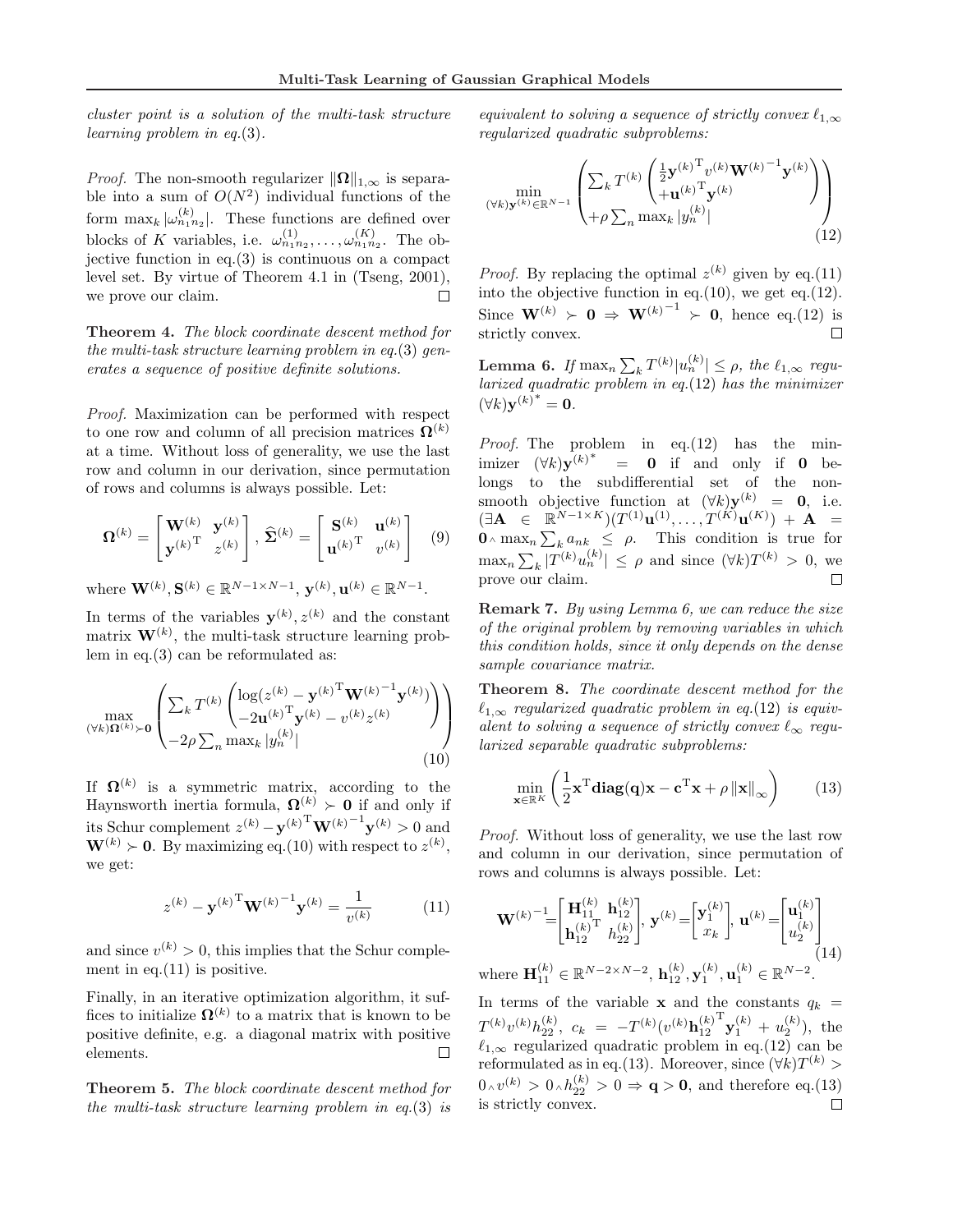# 5. Continuous Quadratic Knapsack Problem

In this section, we show the connection between the multi-task structure learning problem and the continuous quadratic knapsack problem, for which very efficient methods exist.

The continuous quadratic knapsack problem has been solved in several areas. (Helgason et al., 1980) provides an  $O(K \log K)$  algorithm which initially sort the breakpoints. (Brucker, 1984) and later (Kiwiel, 2007) provide deterministic linear-time algorithms by using medians of breakpoint subsets. In the context of machine learning, (Duchi et al., 2008b) provides a randomized linear-time algorithm, while (Liu et al., 2009) provides an  $O(K \log K)$  algorithm. We point out that (Duchi et al., 2008b; Liu et al., 2009) assume that the weights of the quadratic term are all equal, i.e.  $(\forall k)q_k = 1$ . In this paper, we assume arbitrary positive weights, i.e.  $(\forall k) q_k > 0$ .

We point out to the reader, that the variables y, z used in this section have a different meaning with respect to the previous sections. We prefer to use them, since those are variables regularly used as unknowns.

**Theorem 9.** For  $q > 0$ ,  $\rho > 0$ , the  $\ell_{\infty}$  regularized separable quadratic problem in eq.(13) is equivalent to the separable quadratic problem with one  $\ell_1$  constraint:

$$
\min_{\|\mathbf{y}\|_1 \le \rho} \left( \frac{1}{2} (\mathbf{y} - \mathbf{c})^{\mathrm{T}} \mathbf{diag}(\mathbf{q})^{-1} (\mathbf{y} - \mathbf{c}) \right) \tag{15}
$$

Furthermore, their optimal solutions are related by  $x^* = diag(q)^{-1}(c - y^*).$ 

Proof. By Lagrangian duality, the problem in eq.(15) is the dual of the problem in eq.(13). Furthermore, strong duality holds in this case.  $\Box$ 

Remark 10. In eq.(15), we can assume that  $(\forall k)c_k \neq$ 0. If  $(\exists k)c_k = 0$ , the partial optimal solution is  $y_k^* = 0$ , and since this assignment does not affect the constraint, we can safely remove  $y_k$  from the optimization problem.

**Remark 11.** In what follows, we assume that  $||c||_1 >$  $\rho$ . If  $\|\mathbf{c}\|_1 \leq \rho$ , the unconstrained optimal solution of eq.(15) is also its optimal solution, since  $y^* = c$  is inside the feasible region given that  $\|\mathbf{y}^*\|_1 \leq \rho$ .

Lemma 12. For  $\mathbf{q} > \mathbf{0}$ ,  $(\forall k)c_k \neq 0$ ,  $\|\mathbf{c}\|_1 > \rho$ , the  $optimal$  solution  $y^*$  of the separable quadratic problem with one  $\ell_1$  constraint in eq.(15) belongs to the same orthant as the unconstrained optimal solution c, i.e.  $(\forall k)y_k^*c_k \geq 0.$ 

Proof. We prove this by contradiction. Assume  $(\exists k_1)y^*_{k_1}c_{k_1}$  < 0. Let **y** be a vector such that  $y_{k_1} = 0$  and  $(\forall k_2 \neq k_1)y_{k_2} = y_{k_2}^*$ . The solution **y** is feasible, since  $\|\mathbf{y}^*\|_1 \leq \rho$  and  $\|\mathbf{y}\|_1 = \|\mathbf{y}^*\|_1$  –  $|y_{k_1}| \leq \rho$ . The difference in the objective function between  $\mathbf{y}^*$  and  $\mathbf{y}$  is  $\frac{1}{2}(\mathbf{y}^* - \mathbf{c})^T \mathbf{diag(q)}^{-1}(\mathbf{y}^* - \mathbf{c})$  –  $\frac{1}{2}(\mathbf{y}-\mathbf{c})^{\text{T}}\textbf{diag}(\mathbf{q})^{-1}(\mathbf{y}-\mathbf{c}) \ = \ \frac{1}{2q_{k_1}}({y_{k_1}^*}^2 - c_{k_1}y_{k_1}^*) \ >$  $y_{k_1}^*$ <sup>2</sup>  $\frac{g_{k_1}}{2q_{k_1}} > 0$ . Thus, the objective function for **y** is smaller than for  $y^*$  (the assumed optimal solution), which is a contradiction.  $\Box$ 

**Theorem 13.** For  $q > 0$ ,  $(\forall k)c_k \neq 0$ ,  $\|\mathbf{c}\|_1 > \rho$ , the separable quadratic problem with one  $\ell_1$  constraint in  $eq.(15)$  is equivalent to the continuous quadratic knapsack problem:

$$
\min_{\substack{\mathbf{z} \ge \mathbf{0} \\ \mathbf{1}^{\mathrm{T}} \mathbf{z} = \rho}} \sum_{k} \frac{1}{2q_k} (z_k - |c_k|)^2 \tag{16}
$$

Furthermore, their optimal solutions are related by  $(\forall k)y_k^* = \text{sgn}(c_k)z_k^*.$ 

Proof. By invoking Lemma 12, we can replace  $(\forall k)y_k = \text{sgn}(c_k)z_k, z_k \geq 0$  in eq.(15). Finally, we change the inequality constraint  $\mathbf{1}^T \mathbf{z} \leq \rho$  to an equality constraint since  $\|\mathbf{c}\|_1 > \rho$  and therefore, the optimal solution must be on the boundary of the constraint  $\Box$ set.

Lemma 14. For  $q > 0$ ,  $(\forall k) c_k \neq 0$ ,  $||c||_1 > \rho$ , the continuous quadratic knapsack problem in eq.(16) has the solution  $z_k(\nu) = \max(0, |c_k| - \nu q_k)$  for some  $\nu$ , and furthermore:

$$
\mathbf{z}^* = \mathbf{z}(\nu) \Leftrightarrow \mathbf{1}^{\mathrm{T}} \mathbf{z}(\nu) = \rho \tag{17}
$$

Proof. The Lagrangian of eq.(16) is:

$$
\min_{\mathbf{z} \ge \mathbf{0}} \sum_{k} \frac{1}{2q_k} (z_k - |c_k|)^2 + \nu (\mathbf{1}^{\mathrm{T}} \mathbf{z} - \rho) \qquad (18)
$$

Both results can be obtained by invoking the Karush-Kuhn-Tucker optimality conditions on eq.(18).  $\Box$ 

Remark 15. Note that  $z_k(\nu) = \max(0, |c_k| - \nu q_k)$  is a decreasing piecewise linear function with breakpoint  $\nu = \frac{|c_k|}{a_k} > 0$ . By Lemma 14, finding the optimal  $z^*$  is  $\nu = \frac{q_k}{q_k} > 0.$  By Bellinud 14, finally the optimal 2 is<br>equivalent to finding v in a piecewise linear function  $\mathbf{1}^{\mathrm{T}}\mathbf{z}(\nu)$  that produces  $\rho$ .

Lemma 16. For  $q > 0$ ,  $(\forall k)c_k \neq 0$ ,  $||c||_1 > \rho$ , the continuous quadratic knapsack problem in eq.(16) has the optimal solution  $z_k^* = \max(0, |c_k| - \nu^* q_k)$  for:

$$
\frac{|c_{\pi_{k^*}}|}{q_{\pi_{k^*}}} \ge \nu^* = \frac{\sum_{k=1}^{k^*} |c_{\pi_k}| - \rho}{\sum_{k=1}^{k^*} q_{\pi_k}} \ge \frac{|c_{\pi_{k^*+1}}|}{q_{\pi_{k^*+1}}} \tag{19}
$$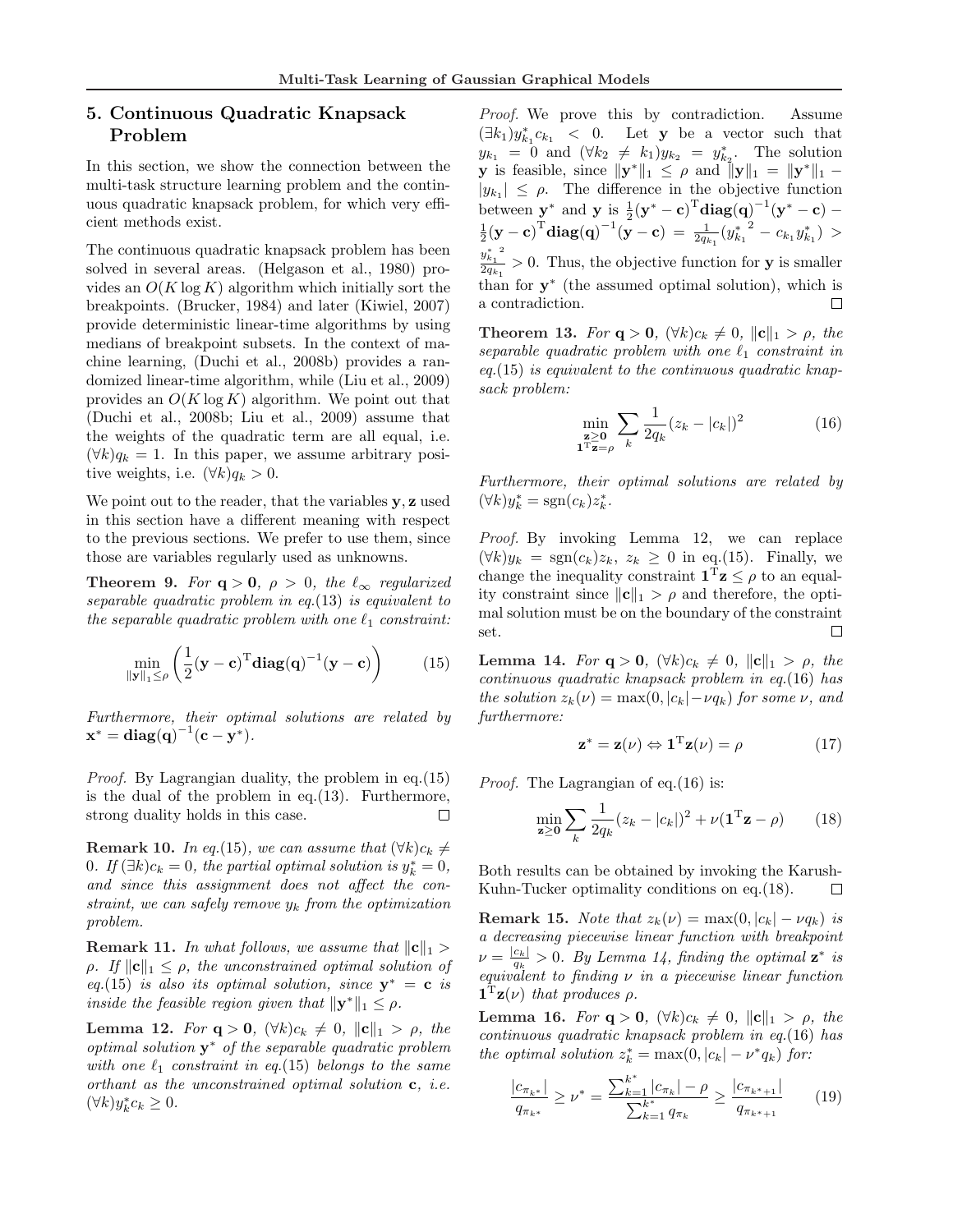where the breakpoints are sorted in decreasing order by a permutation  $\pi$  of the indices  $1, 2, \ldots, K$ , i.e.  $\frac{|c_{\pi_1}|}{q}$  $\frac{c_{\pi_1\perp}}{q_{\pi_1}} \ge$ 

$$
\frac{|c_{\pi_2}|}{q_{\pi_2}} \ge \cdots \ge \frac{|c_{\pi_K}|}{q_{\pi_K}} \ge \frac{|c_{\pi_{K+1}}|}{q_{\pi_{K+1}}} \equiv 0.
$$

*Proof.* Given  $k^*$ ,  $\nu^*$  can be found straightforwardly by using the equation of the line. In order to find  $k^*$ , note that we want to find the range in which  $\mathbf{1}^{\mathrm{T}}\mathbf{z}$   $\left(\frac{|c_{\pi_k*}|}{a}\right)$  $\frac{c_{\pi_{k^*}}}{q_{\pi_{k^*}}}\big)\leq$ 

$$
\rho \leq \mathbf{1}^{\mathrm{T}} \mathbf{z} \left( \frac{|c_{\pi_{k^*+1}}|}{q_{\pi_{k^*+1}}} \right). \qquad \qquad \square
$$

**Theorem 17.** For  $q > 0$ ,  $\rho > 0$ , the  $\ell_{\infty}$  regularized separable quadratic problem in eq.(13) has the optimal solution:

$$
\|\mathbf{c}\|_{1} \leq \rho \Rightarrow \mathbf{x}^{*} = \mathbf{0}
$$
  
\n
$$
\|\mathbf{c}\|_{1} > \rho \land k > k^{*} \Rightarrow x^{*}_{\pi_{k}} = \frac{c_{\pi_{k}}}{q_{\pi_{k}}}
$$
  
\n
$$
\|\mathbf{c}\|_{1} > \rho \land k \leq k^{*} \Rightarrow x^{*}_{\pi_{k}} = \text{sgn}(c_{\pi_{k}}) \frac{\sum_{k=1}^{k^{*}} |c_{\pi_{k}}| - \rho}{\sum_{k=1}^{k^{*}} q_{\pi_{k}}} \tag{20}
$$

*Proof.* For  $\|\mathbf{c}\|_1 \leq \rho$ , from Remark 11 we know that  $y^* = c$ . By Theorem 9, the optimal solution of eq.(13) is  $\mathbf{x}^* = \text{diag}(\mathbf{q})^{-1}(\mathbf{c} - \mathbf{y}^*) = \mathbf{0}$ , and we prove the first claim.

For  $\|\mathbf{c}\|_1 > \rho$ , by Theorem 9, the optimal solution of eq.(13)  $x_{\pi_k}^* = \frac{1}{q_{\pi_k}}(c_{\pi_k} - y_{\pi_k}^*)$ . By Theorem 13,  $x_{\pi_k}^* =$  $\frac{1}{q_{\pi_k}}(c_{\pi_k} - \text{sgn}(c_{\pi_k})z_{\pi_k}^*)$ . By Lemma 16,  $x_{\pi_k}^* = \frac{c_{\pi_k}}{q_{\pi_k}}$  $\frac{c_{\pi_k}}{q_{\pi_k}}$  –  $sgn(c_{\pi_k}) \max(0, \frac{|c_{\pi_k}|}{a_{\pi_k}})$  $\frac{c_{\pi_k}|}{q_{\pi_k}}-\nu^*).$ 

If  $k > k^* \Rightarrow \frac{|c_{\pi_k}|}{a}$  $\frac{c_{\pi_k}}{q_{\pi_k}} < \nu^* \Rightarrow x^*_{\pi_k} = \frac{c_{\pi_k}}{q_{\pi_k}}$  $\frac{c_{\pi_k}}{q_{\pi_k}}$ , and we prove the second clair

If  $k \leq k^* \Rightarrow \frac{|c_{\pi_k}|}{a}$  $\frac{c_{\pi_k}}{q_{\pi_k}} \geq \nu^* \Rightarrow x_{\pi_k}^* = \text{sgn}(c_{\pi_k})\nu^*,$  and we prove the third claim.

Algorithm 1 shows the block coordinate descent method in detail. A careful implementation of the algorithm allows obtaining a time complexity of  $O(LN^3K)$  for L iterations, N variables and K tasks. In our experiments, the algorithm converges quickly in usually  $L = 10$  iterations. The polynomial dependence  $O(N^3)$  on the number of variables is expected since we cannot produce an algorithm faster than computing the inverse of the sample covariance in the case of an infinite sample. The linear-time dependence  $O(K)$ on the number of tasks can be accomplished by using a deterministic linear-time method for solving the continuous quadratic knapsack problem, based on medians of breakpoint subsets (Kiwiel, 2007). A very easy-to-implement  $O(K \log K)$  algorithm is obtained by initially sorting the breakpoints and searching the range for which Lemma 16 holds.

Algorithm 1 Block Coordinate Descent **Input:**  $\rho > 0$ , for each k,  $\widehat{\Sigma}^{(k)} \succeq 0$ ,  $T^{(k)} > 0$ Initialize for each k,  $\mathbf{\Omega}^{(k)} = \mathbf{diag}(\hat{\mathbf{\Sigma}}^{(k)})^{-1}$ for each iteration  $1, \ldots, L$  and each variable  $1, \ldots, N$  do Split for each k,  $\mathbf{\Omega}^{(k)}$  into  $\mathbf{W}^{(k)}$ ,  $\mathbf{y}^{(k)}$ ,  $z^{(k)}$  and  $\widehat{\Sigma}^{(k)}$  into  $\mathbf{S}^{(k)}$ ,  $\mathbf{u}^{(k)}$ ,  $v^{(k)}$  as described in eq.(9) Update for each  $k$ ,  $\mathbf{W}^{(k)}$ <sup>-1</sup> by using the Sherman-Woodbury-Morrison formula (Note that when iterating from one variable to the next one, only one row and column change on matrix  $\mathbf{W}^{(k)}$ ) for each variable  $1, \ldots, N-1$  do Split for each k,  $\mathbf{W}^{(k)}$ <sup>-1</sup>,  $\mathbf{y}^{(k)}$ ,  $\mathbf{u}^{(k)}$  as in eq.(14) Solve the  $\ell_{\infty}$  regularized separable quadratic

problem by eq.(20), either by sorting the breakpoints or using medians of breakpoint subsets end for

Update for each  $k, z^{(k)} \leftarrow \frac{1}{v^{(k)}} + \mathbf{y}^{(k)}^{\mathrm{T}} \mathbf{W}^{(k)}^{-1} \mathbf{y}^{(k)}$ end for

**Output:** for each k,  $\Omega^{(k)} \succ 0$ 

# 6. Experimental Results

For experimental validation, we used a fMRI dataset that captures brain function of cocaine addicted and control subjects under conditions of monetary reward. The dataset collected by (Goldstein et al., 2007) contains 28 subjects: 16 cocaine addicted and 12 control. Six sessions were acquired for each subject. Each session contains 87 scans taken every 3.5 seconds.

Registration of the dataset to the same spatial reference template (Talairach space) and spatial smoothing was performed in SPM2<sup>1</sup>. We extracted voxels from the gray matter only, and grouped them into 157 regions by using standard labels, given by the Talairach Daemon<sup>2</sup>. These regions span the entire brain (cerebellum, cerebrum and brainstem). In order to capture laterality effects, we have regions for the left and right side of the brain.

First, we test the idea of learning one Gaussian graphical model for each of the six sessions, i.e. each session is a task. We performed five-fold cross-validation on the subjects, and report the log-likelihood on the testing set (scaled for visualization purposes). In Figure 1, we can observe that the log-likelihood of our method is higher than the competing methods.

Second, we test the idea of learning one Gaussian graphical model for each subject, i.e. each subject is a task. It is well known that fMRI datasets have more

 $\frac{1}{1}$ http://www.fil.ion.ucl.ac.uk/spm/

 $^{2}$ http://www.talairach.org/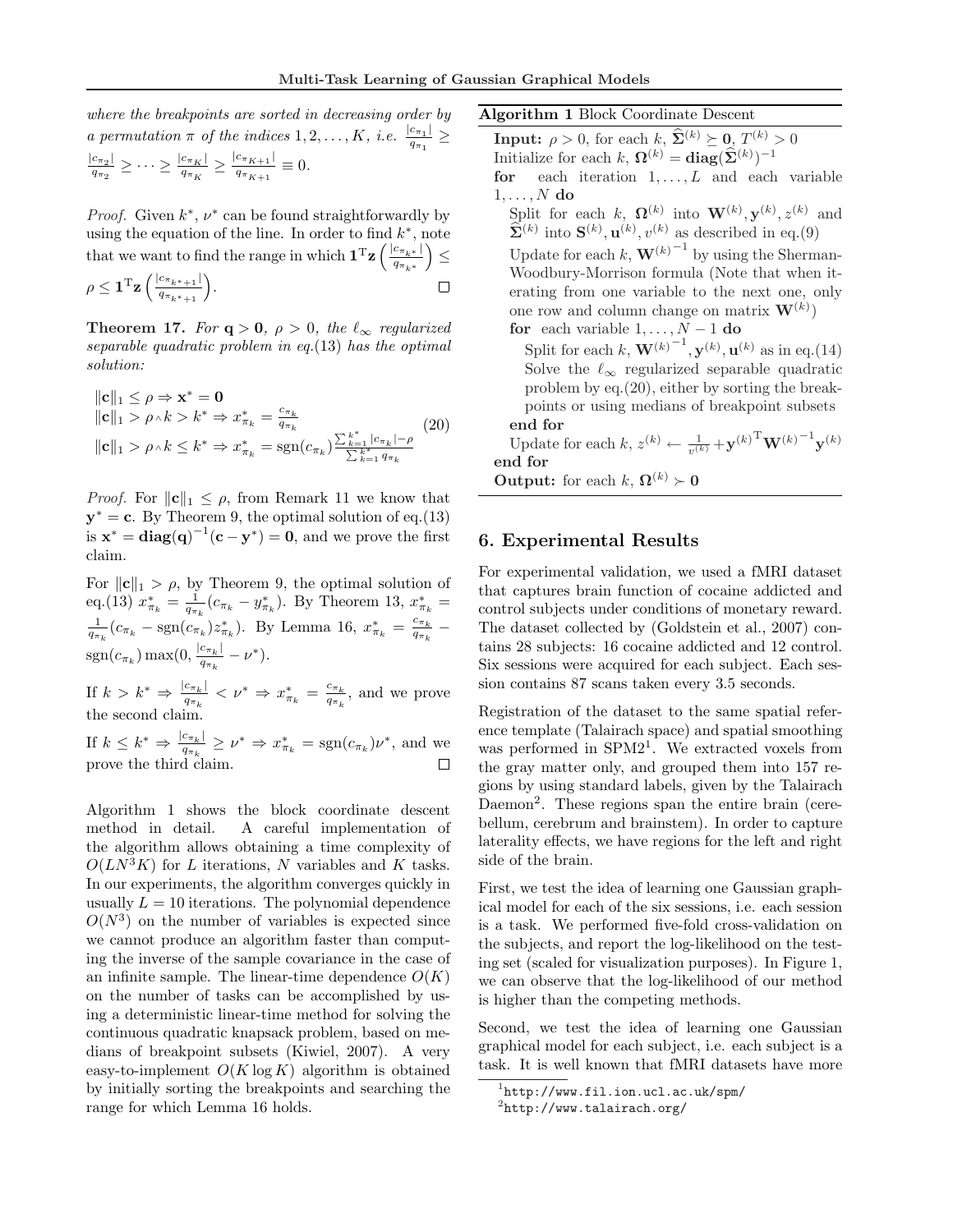

Figure 1. Cross-validated log-likelihood of structures learnt for each of the six sessions on cocaine addicted subjects (left) and control subjects (right). Our multi-task method (MT) outperforms Meinshausen-Bühlmann with AND-rule (MA), OR-rule (MO), graphical lasso (GL), covariance selection (CS) and Tikhonov regularization (TR).



Figure 2. Cross-validated log-likelihood of structures learnt for each subject on cocaine addicted subjects (left) and control subjects (right). Our multi-task method (MT) is more stable for low regularization levels and outperforms Meinshausen-Bühlmann with AND-rule (MA), ORrule (MO), graphical lasso (GL), covariance selection (CS) and Tikhonov regularization (TR).

variability across subjects than across sessions of the same subject. Therefore, our cross-validation setting works as follows: we use one session as training set, and the remaining five sessions as testing set. We repeat this procedure for all the six sessions and report the log-likelihood (scaled for visualization purposes). In Figure 2, similar to the previous results, we can observe that the log-likelihood of our method is higher than the competing methods. Moreover, our method is more stable for low regularization levels than the other methods in our evaluation, which perform very poorly.

In order to measure the statistical significance of our previously reported log-likelihoods, we further compared the best parameter setting for each of the techniques. In Table 2, we report the two sample Zstatistic for the difference of our technique minus each competing method. Except for few subjects, the cross-

Table 2. Z-statistic for the difference of log-likelihoods between our technique and each competing method, for 16 cocaine addicted subjects. Expect for few cases (marked with an asterisk), our method is statistically significantly better (95\%,  $Z > 1.65$ ) than Meinshausen-Bühlmann with AND-rule (MA), OR-rule (MO), graphical lasso (GL), covariance selection (CS) and Tikhonov regularization (TR).

| Method | S1   | S <sub>2</sub> | S3 - | S4                       | S <sub>5</sub> | S6                  | S7                                                                                                              | S8       |
|--------|------|----------------|------|--------------------------|----------------|---------------------|-----------------------------------------------------------------------------------------------------------------|----------|
| МA     | 27.4 | 14.7           | 9.1  | 12.0                     | 18.9           | 10.4                | 9.0                                                                                                             | 19.6     |
| MО     | 25.6 | 17.0           | 10.4 | 13.7                     | 19.4           | 10.4                | 10.7 20.4                                                                                                       |          |
| GL.    | 2.0  | 2.7            | 1.9  | $1.5*$                   | $0.7*$         | 1.8                 | 2.7                                                                                                             | 2.2      |
| CS     | 2.0  | 2.6            | 1.9  | $1.5^*$ 0.7 <sup>*</sup> |                | 1.8                 | 2.7                                                                                                             | 2.1      |
| TR.    | 15.4 | 5.1            | 3.6  |                          | 6.3 10.3       | 6.7                 |                                                                                                                 | 3.5 12.0 |
|        |      |                |      |                          |                |                     |                                                                                                                 |          |
| Method | S9.  |                |      |                          |                |                     | S <sub>10</sub> S <sub>11</sub> S <sub>12</sub> S <sub>13</sub> S <sub>14</sub> S <sub>15</sub> S <sub>16</sub> |          |
| MА     | 9.6  | 8.1            |      |                          |                |                     | 8.5 17.2 23.2 19.2 19.5 10.3                                                                                    |          |
| MО     | 13.5 | -11.2          | 10.1 |                          |                | 18.5 22.5 17.6 21.1 |                                                                                                                 | 13.9     |
| GL.    | 4.3  | 2.9            | 1.8  | 1.8                      | 1.8            | 2.2.                | 4.7                                                                                                             | 2.9      |
| CS     | 4.3  | 2.9            | 1.8  | 1.8                      | 1.8            | 2.2.                | 4.7                                                                                                             | 2.9      |



Figure 3. Subgraph of ten brain regions from learnt structures for three randomly selected cocaine addicted subjects, for our multi-task method (top) and graphical lasso (bottom). Regularization parameter  $\rho = 0.027$ . Positive interactions are shown in blue, negative interactions are shown in red. Notice that sparseness of our structures is consistent across subjects.

validated log-likelihood of our method is statistically significantly higher (95%,  $Z > 1.65$ ).

We show a subgraph of learnt structures for three randomly selected cocaine addicted subjects in Figure 3. We can observe that the sparseness pattern of the structures produced by our multi-task method is consistent across subjects.

# 7. Conclusions and Future Work

In this paper, we generalized the learning of sparse Gaussian graphical models to the multi-task setting by replacing the  $\ell_1$ -norm regularization with an  $\ell_{1,\infty}$ norm. We presented a block coordinate descent method which is provably convergent and yields sparse and positive definite estimates. We showed the connec